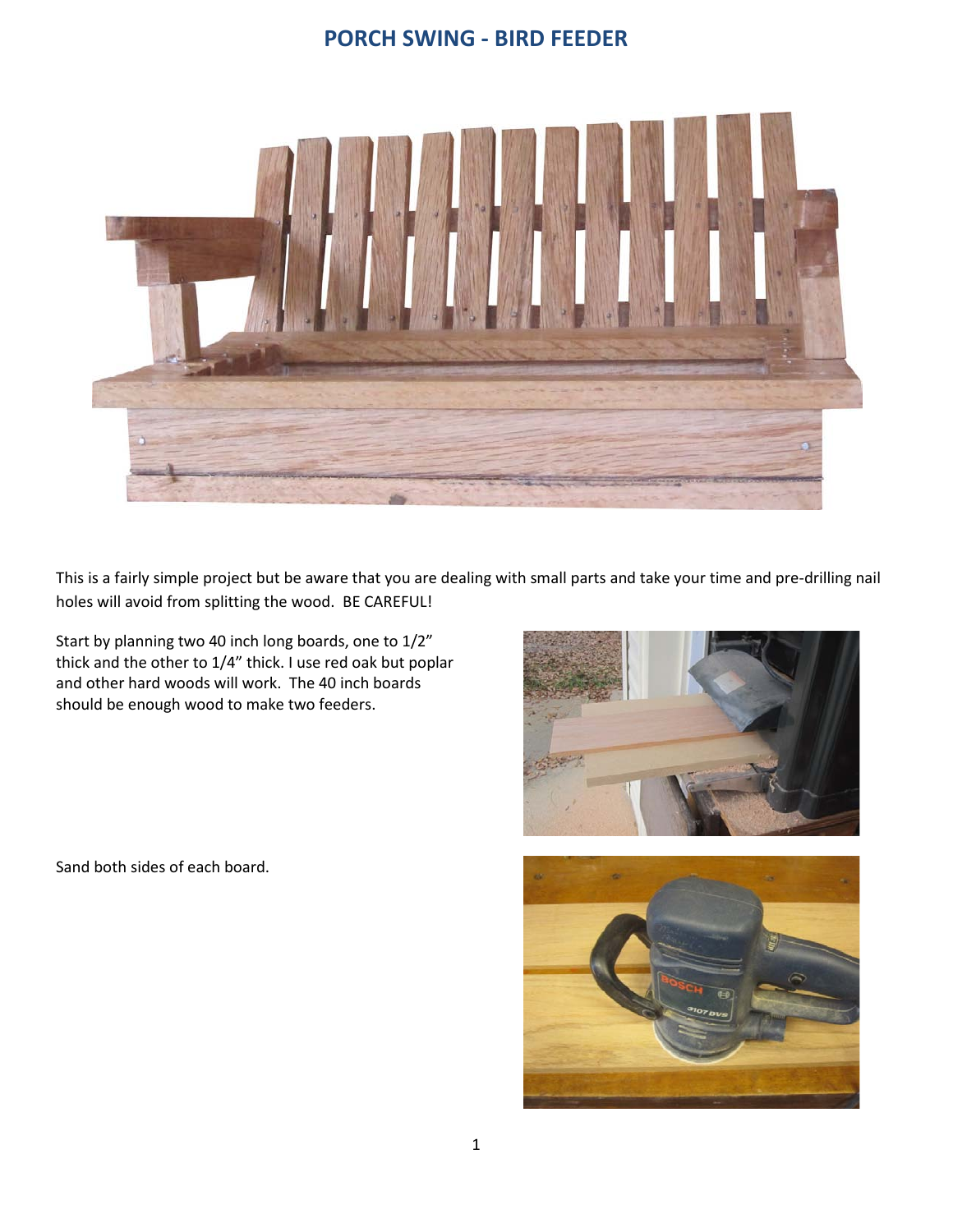On the table saw rip a 1" wide strip as shown from the 1/2" inch stock. Use a push block and be careful with narrow pieces.







With the 1/2" thick and 1" wide strip, use the cut-off saw and cut pieces 10, 4  $\frac{1}{4}$  & 5 – 1/8" long as shown:

| Part     | <b>Name</b>               | Qty.          | <b>Dimensions</b>                  |
|----------|---------------------------|---------------|------------------------------------|
| A        | Front & Back Seat Frame 2 |               | $\frac{1}{2} \times 1 \times 10''$ |
| <b>B</b> | Seat Frame Ends           | $\mathcal{L}$ | $\frac{1}{2}$ x 1 x 4 - 1/4"       |
| C        | Seat Back Sides           | $\mathcal{L}$ | $\frac{1}{2}$ x 1 x 5 - 1/8"       |

On the table saw rip a 3/4" strip as shown from the 1/2 inch stock. Use a push block and be careful with narrow pieces.

With the 1/2" thick and 3/4" wide strip, use the cut-off saw and cut pieces 9, 5  $1/2$ " &  $1 - 1/4$ " long as shown:

| Part | <b>Name</b>                 | Qty.          | <b>Dimensions</b>                                       |
|------|-----------------------------|---------------|---------------------------------------------------------|
| D    | <b>Seat Back Connectors</b> | $\mathcal{L}$ | $\frac{1}{2} \times \frac{3}{4} \times \frac{9}{7}$     |
| -F   | Armrests                    | 2             | $\frac{1}{2} \times 3/4 \times 5 - 1/2''$               |
| F    | <b>Armrest Supports</b>     | 2             | $\frac{1}{2} \times \frac{3}{4} \times 1 - \frac{1}{4}$ |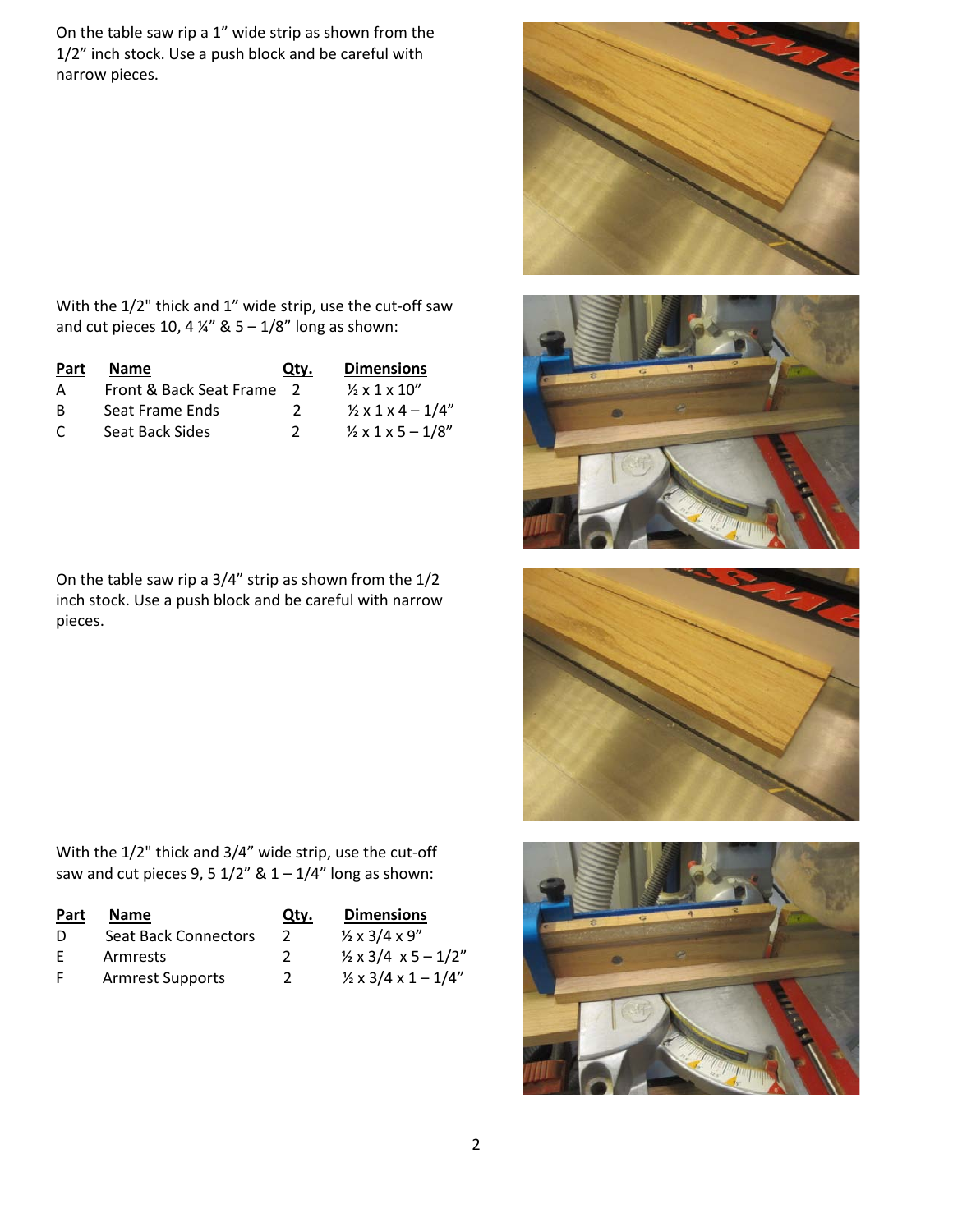On the table saw rip a 5/8" wide strip from the 1/4 inch thick stock. Use a push block and be careful with narrow pieces.

With the ¼" thick and 5/8" wide strip, use the cut-off saw and cut pieces 11-1/4", 1-1/8", 4 ¼" & 6" long as shown:

| Part | <b>Name</b>              | Qty. | <b>Dimensions</b>                |
|------|--------------------------|------|----------------------------------|
| G    | Long Seat Boards         | 2    | $\frac{1}{4}$ " x 5/8" x 11 1/4" |
| н    | <b>Short Seat Boards</b> | 8    | $\frac{1}{4}$ "x 5/8" x 1-1/8"   |
|      | <b>Backrest Boards</b>   | 12   | $\frac{1}{4}$ "x 5/8" x 4-1/4"   |
|      | <b>Armrest Caps</b>      | 2    | $\frac{1}{4}$ "x 5/8" x 6"       |
|      |                          |      |                                  |

On the table saw rip a 1/2" wide strip from the 1/4 inch thick stock. Use a push block and be careful with narrow pieces.

With the ¼" thick and 1/2" wide strip, use the cut-off saw and cut pieces  $10''$  &  $3 - 7/8''$  long as shown:

| Part | <b>Name</b>        | Qty. | <b>Dimensions</b>               |
|------|--------------------|------|---------------------------------|
|      | Long Screen Frame  |      | $\frac{1}{4}$ x 1/2" x 10"      |
| M    | Short Screen Frame |      | $\frac{1}{4}$ x 1/2" x 3 - 7/8" |





Cut the sides of the Seat Frame Ends "B" to 17 degrees as shown.

Cut the *Seat Back Sides* "C" to 17 degrees and then cut a 1- 1/8" long ½" deep notch as shown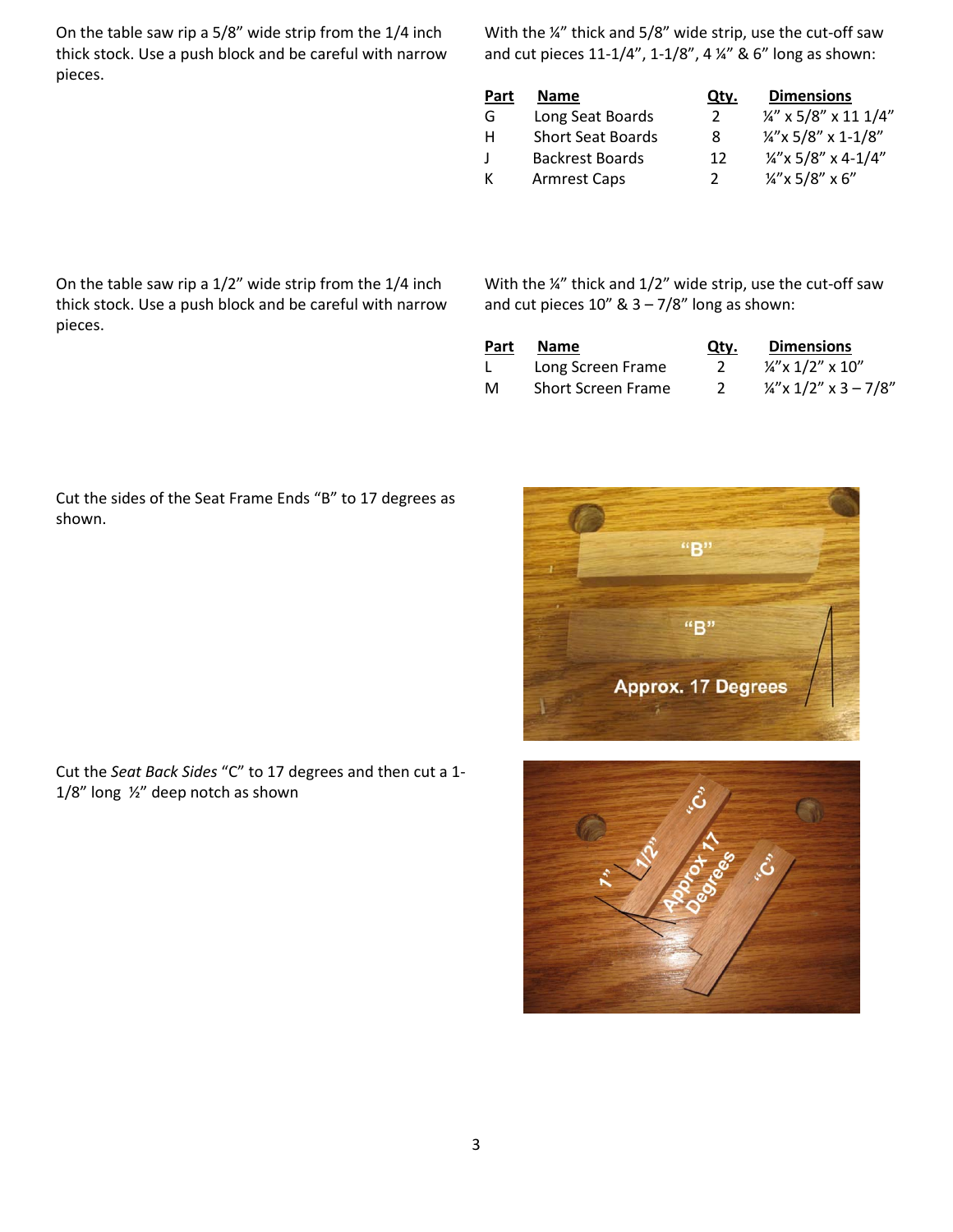Glue the *Seat Bottom* A & B together as shown with all weather glue.









Glue the *Seat Back* "D" & "C" together as shown with all weather glue.

When the Glue dries on the *Seat Bottom* tack the bottom together with 1" brads nails

When the Glue dries on the *Seat Back* tack the back together with 1" brads nails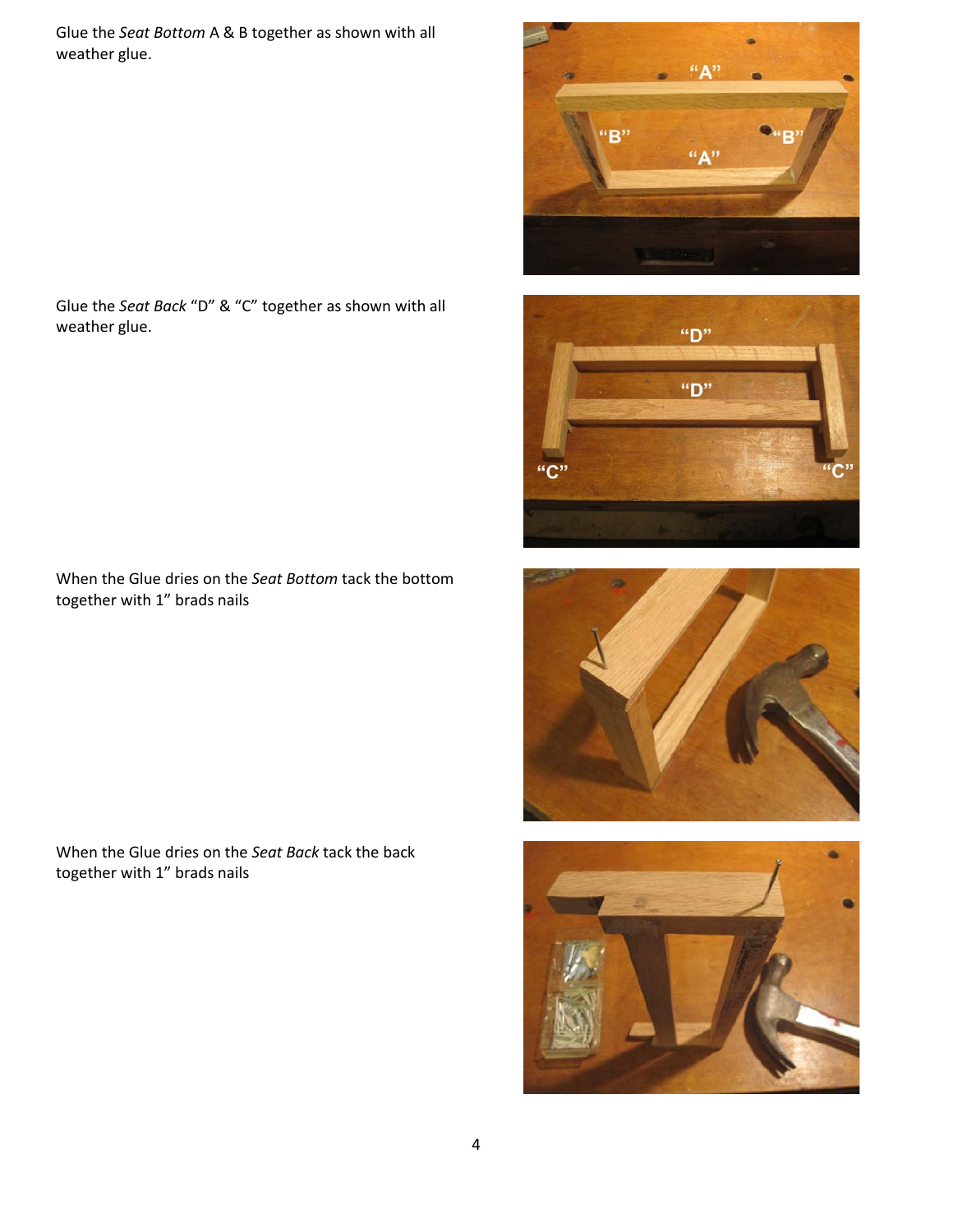Glue and tack the *Seat Back* to *the Seat Botto*m as shown with 1" brads nails

## Seat Back shown attached to the Seat Bottom

Glue the *Short Seat Boards* "H" to the sides as shown by aligning up the inside. Space the board equally. I used a 10 penny nail for spacing. When the glue dries tack the boards to the bottom with 5/8" brad nails.

With a straight edge mark a line on the *Short Seat Boards* "H" on each end and cut them off square with a band saw for a uniform edge.







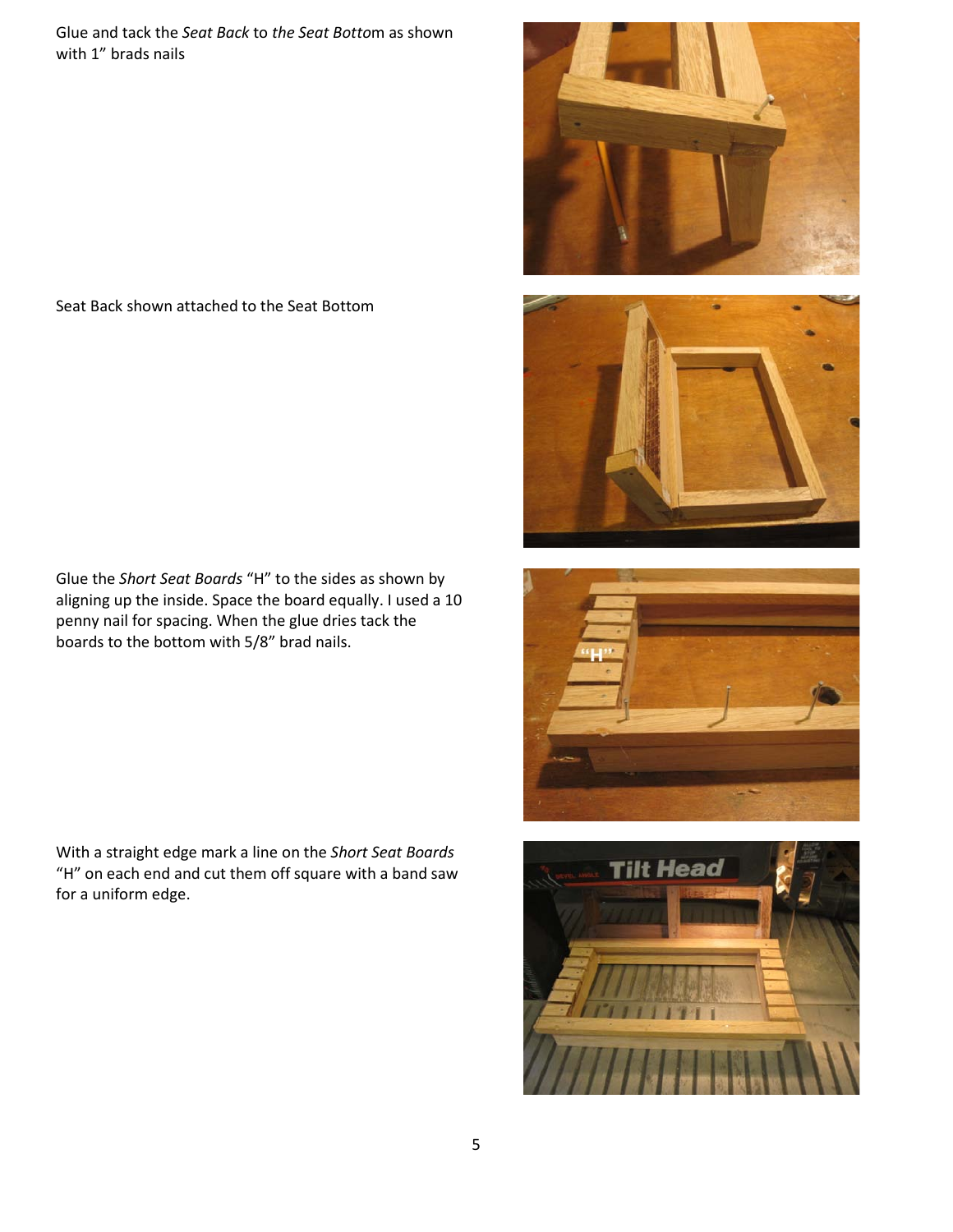Glue the *Backrest Boards* "J" to the back as shown by aligning up the bottom. Space the board equally. I used two popsicle sticks for spacing. Make sure the boards "J" end up flush with the sides "C" by spacing accordingly.

When the glue dries tack the *Backrest Boards* to the back with 5/8" brad nails and remove the spacers "popsicle sticks".

Attached the 6" X 10" Screen wire with "L" and "M" as shown with a 5/8" pin nailer.

If "C" and "J" are not flush, then sand "J" until edge is flush for armrest.